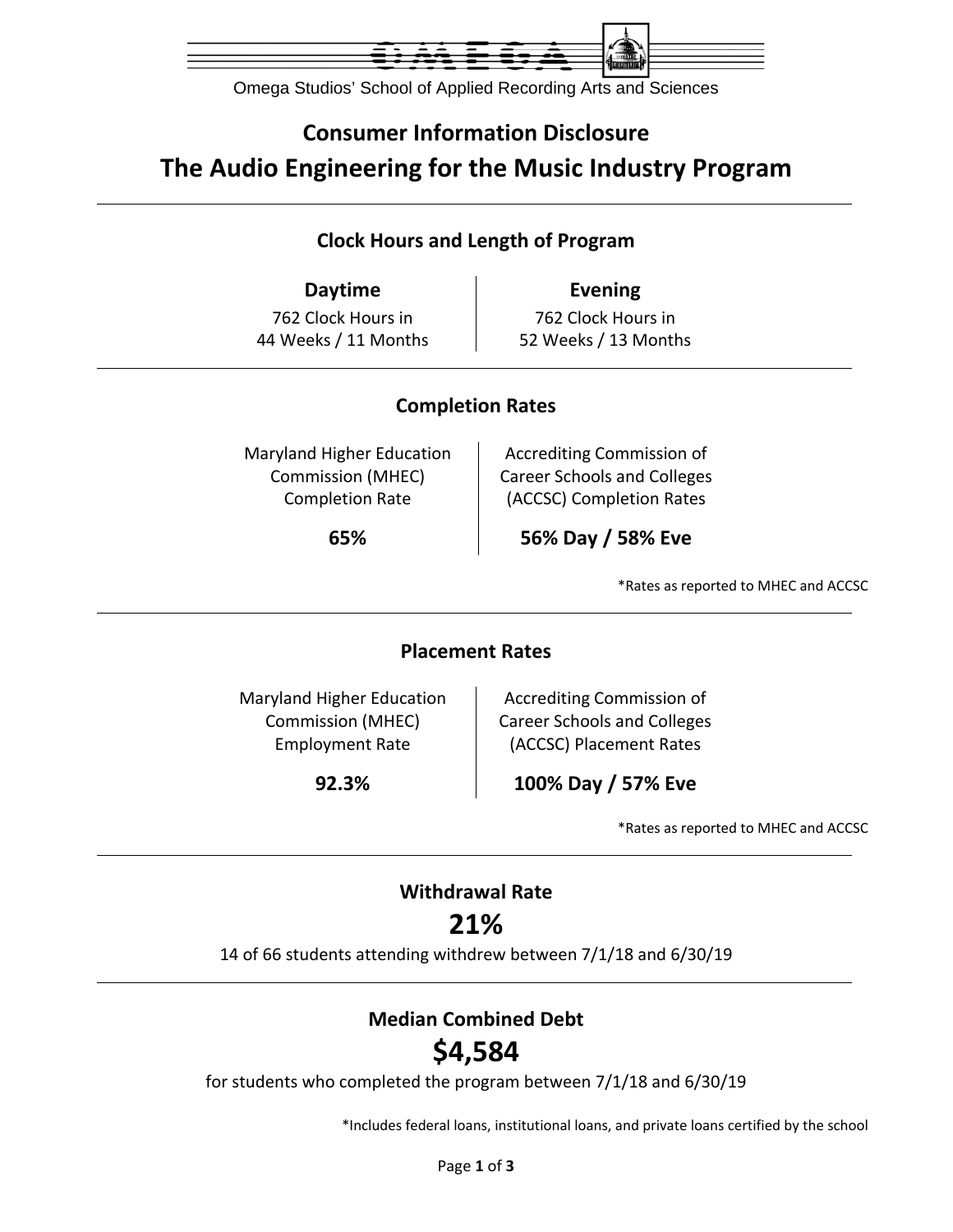

Omega Studios' School of Applied Recording Arts and Sciences

# **Consumer Information Disclosure The Audio Engineering for the Music Industry Program**

#### **Daytime (44 weeks) Evening (52 Weeks)** At home, with parents, At home, with parents, no dependents All Others no dependents All Others Tuition \$25,864.00 \$25,864.00 \$25,864.00 \$25,864.00 Registration 25.00 25.00 25.00 25.00 Living Allowance 16,360.08 27,052.05 19,334.64 31,970.64 Books 378.23 378.23 378.23 378.23 \_\_\_\_\_\_\_\_\_\_\_\_\_\_\_\_\_\_\_\_\_\_\_\_\_\_\_\_\_\_\_\_\_\_\_\_\_\_\_\_\_\_\_\_\_\_\_\_\_\_\_\_\_\_\_\_\_\_\_\_\_\_\_\_\_\_\_\_\_\_\_\_\_\_\_\_\_\_\_\_\_\_\_\_\_\_\_  **\$42,627.31 \$53,319.31 \$45,601.87 \$58,237.87**

**Cost of Attendance** (as defined in 20 U.S.C. § 108711)

\*Living Allowance includes Room, Board, Transportation, and Personal/Misc. \*\*State statute allows consideration for certain qualifying additional expenses.

For more information, please contact the financial aid department.

### **Professional Licensure/Certification**

No professional licensure or certification applicable in the State of Maryland

### **Cancellation and Refund Policy**

- 1. If an applicant chooses not to enroll in, or withdraws from the School, within 7 calendar days after having signed the enrollment agreement, he shall receive a full refund of all fees and deposits paid. If, after the 7‐day period has passed, a Student who has not visited the School facility prior to enrollment, withdraws within three days following either,
	- a. attendance at a regularly scheduled orientation,
	- b. a tour of the School, or,
	- c. attendance at any single class, he will receive a refund of all fees and deposits paid.
- 2. If the Student chooses not to enroll in the School, or to withdraw from the School, after the 7‐day cancellation period has passed, but before instruction has begun (excepting the conditions listed under 3-a), he shall receive a refund of all fees and deposits paid, less the registration fee of \$25 and the one‐time application fee of \$100. This shall also apply in the event third-party financing (such as SLM) is rejected by the student/guardian or denied by the lender, after the 7‐day cancellation period has passed, but before instruction has begun.
- 3. If the Student withdraws from the School, or otherwise fails to complete the period of enrollment, after the 7‐day cancellation period has passed and after instruction begins, he shall receive a refund of a portion of the charges paid, based on the percentage of each program completed, less the application and registration fee(s). The percentage of each program completed shall be determined by dividing the total number of clock hours comprising the period of enrollment for which the Student has been charged, into the number of clock hours remaining to be completed by that Student in that period, as of the last recorded day of attendance. Percentage of completion shall be based on the following table (see next page):